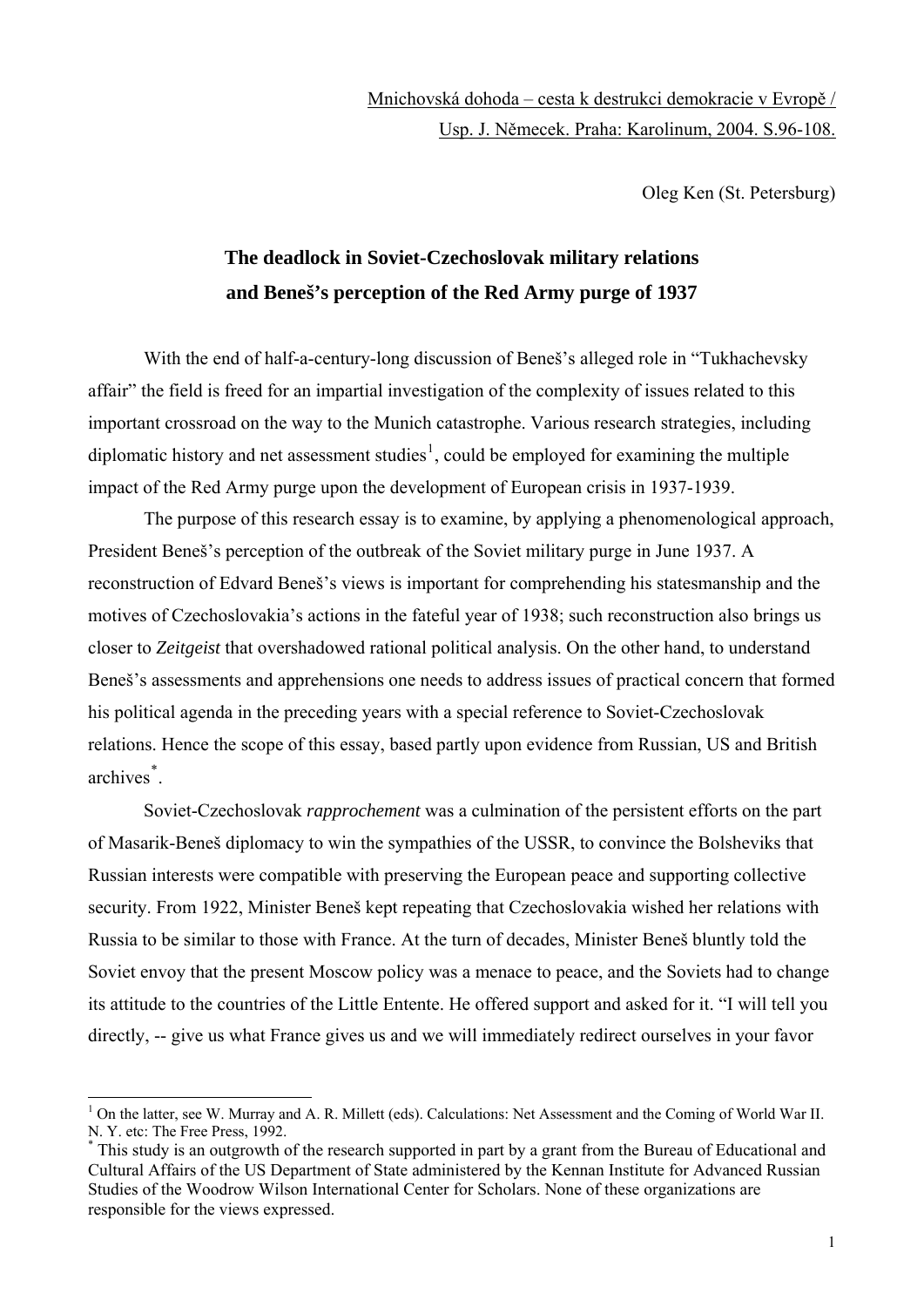[*pereorientiruemsia v vashu storonu*]. France gives us guarantees against the German conquest, be it peaceful or war, does not matter. Give us this guarantee, and we will be yours"<sup>[2](#page-1-0)</sup>.

The situation changed in Spring 1933, when Moscow refused to render its further support for German revisionism. Soon an unprecedented intimacy prevailed in Soviet-Czechoslovak relations, and the initiative for military cooperation between came from the Czechoslovak side as early as 1933-1934. After the conclusion of mutual assistance pact and air convention in May 1935 the expectations for highly effective strategic cooperation with the Russians reached their climax in Prague. President Beneš was excited by the assurances the War Commissar Voroshilov made at their meeting in Peterhoff in June  $1935<sup>3</sup>$  $1935<sup>3</sup>$  $1935<sup>3</sup>$ . The Soviet military chiefs whom Beneš met during his visit to Russia made an excellent impression upon him: "*Ce gens n'ont pas peur de l'Allemagne*"[4](#page-1-2) . However, despite the highly publicized visit to Prague by the Soviet delegation headed by Shaposhnikov in September 1935 and the invitations to the Red Army maneuvers in 1935 and 1936 extended to the *MON*, the Czechoslovak political and military circles had few reasons for satisfaction. By 1937, Soviet purchases of Czech weapons, whatever was the temptation of the Red Army Staff, were limited to specimens of mountain artillery and optics. Exchanges of officers were rare and accomplished on strictly individual basis with the requests being submitted for Stalin's personal approval and Czechoslovak representatives having been not given with access to secret matters. "Reserve" and "coldness" were the words used by the leaders of the Czechoslovak army to define the behavior of their Soviet counterparts. While the chief of Air Force Gen. Fajfr visited the USSR in May 1935, the return visit of his equal, Alksnis, was repeatedly delayed. In 1936, Uborevich and Jakir, Commanders of the Kiev and Byelorussian Military districts, came to Czechoslovakia for cure, not military talks (Uborevich had a brief meeting with Gen. Husarek). Soviet military attache Šnitman, the Czech officers complained to his successor later, had exhibited arrogance. According to a memoir source, Tukhachevski treated Gen. Luža, the Czech military representative at the 1936 maneuvers in Byelorussia, with utter mistrust<sup>[5](#page-1-3)</sup>.

<span id="page-1-0"></span><sup>2</sup> [Zapis' besedy Aroseva s Beneshem, Prague, Dec. 17, 1930], *polpred*'s journal, Russian Foreign Policy Archive (AVP MID FR): 010/1/5/95, p.63; see also ibid: 010/2/14/255, p. 31. The immediate effect of these efforts was that Foreign Commissar Maxim Litvinov called him "the most insincere and most mendacious of bourgeois ministers, and in regard to our *polpred*s his mendacity reaches Herculean pillars" (Litvinov to Stalin, copies to Politburo members, Apr. 8, 1931, ibid: 010/2/14/257, p.2).

<span id="page-1-1"></span><sup>&</sup>lt;sup>3</sup> Although it was understood that no *formal* military convention should be negotiated between Moscow and Prague until France ratified her pact with the USSR, Beneš had reasons for jubilitation as Voroshilov assured him that the Red Army would be ready to render Czechoslovakia its assistance whatever might be the difficulties with Poland and Romania (Naggiar à Laval, Prague, 19 juin 1935, Document diplomatiques français 1932-1939 (DDF), 1-re sér. T. XI. P. 137; R. Kvaček. *Nad Evropou zataženo*. Praha, 1966. S. 131- 132; Alexandrovkii to Litvinov, July 1, 1935, AVP MID FR: 05/15/111/101, p. 56.

<span id="page-1-2"></span><sup>&</sup>lt;sup>4</sup> Alphand à Laval, Moscou, 11 juin 1935, DDF. 1<sup>-re</sup> sér. T. XI. P. 70.

<span id="page-1-3"></span> $<sup>5</sup>$  The above is largely a summary of the archival data employed in my early study: "Chekhoslovakia v</sup> politike Moskvy (1932-1936)", part III, in *Rossiia XXI*, 1997. No. 1-2. P. 65-72. See also the case of Col. Hrubiš, June-July 1936, Russian State Military Archive (RGVA): 9/29/285/150-155.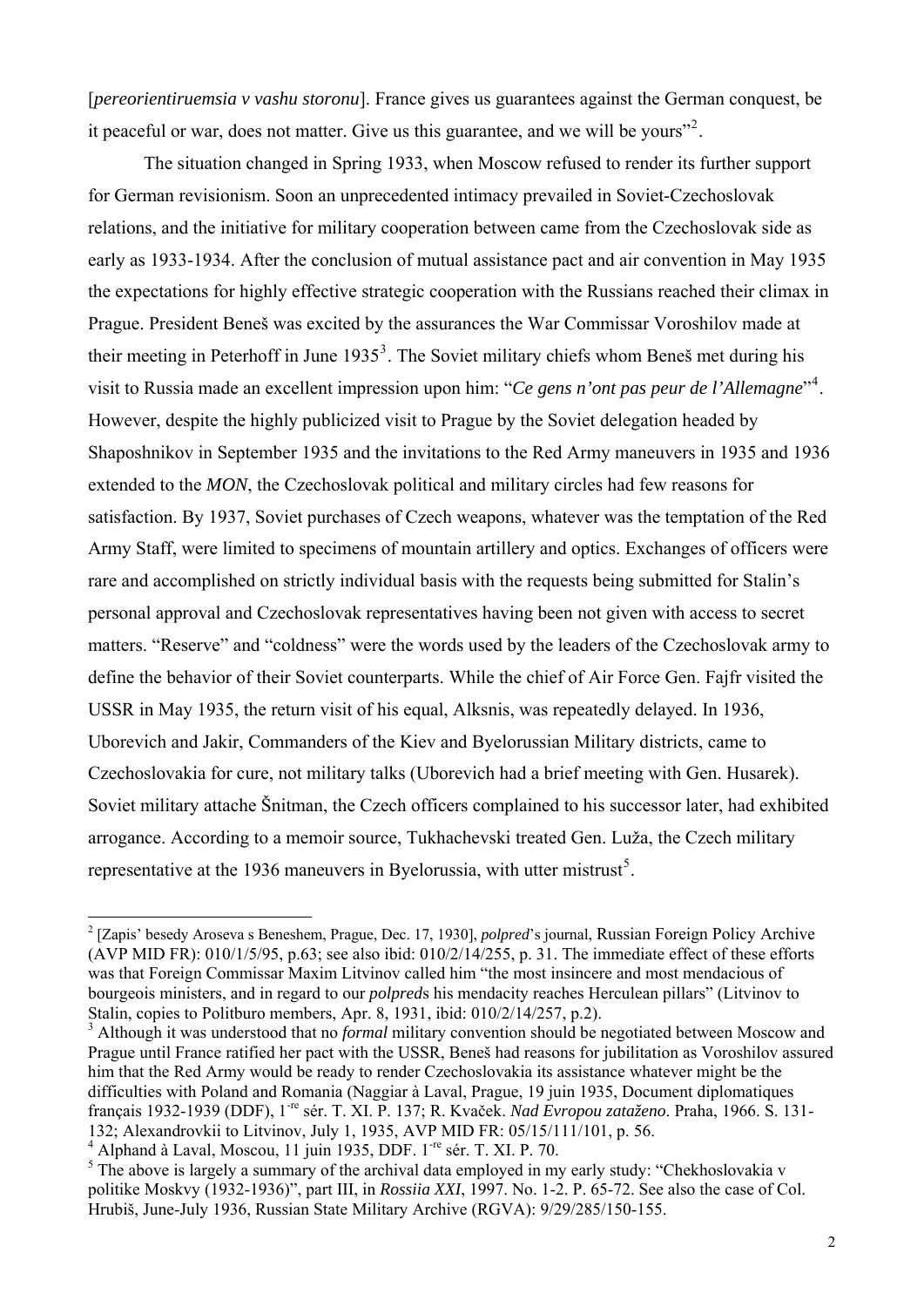Simultaneously, the Soviets refusal to recognize Romania's sovereignty of Bessarabia led the Soviet-Romanian negotiations on the mutual assistance agreement up a blind alley. From the military point of view, Romanian participation in a mutual assistance scheme was a *sine qua non* for providing a liaison between Soviet and Czechoslovak forces. The Russian hints that in time of need Romanian sovereignty would be simply violated made no practical sense, if set against the conditions of the terrain. Even with Bucarest's assent, all interested parties knew too well, "troops passage [would be] a strategic problem<sup>3[6](#page-2-0)</sup>. Even establishing a regular air communication between Kiev and Prague that demanded landing on Romanian airfields turned out to be insoluble task. Calmness and neglect that Moscow displayed in the face of the difficulties that, if not overcome in advance, left little chance for any strategic coordination between Russia and her ally in Central Europe, caused anxiety in the Soviet mission in Prague, more attentive to the Czechoslovak concerns<sup>[7](#page-2-1)</sup>. For the Czechoslovak high command its relations with the Russians remained "*un point d'interrogation*"[8](#page-2-2) .

In summer 1936, several months after the remilitarization of the Rhineland, the Soviets suggested, for the first time, to discuss the strategic problems of Soviet-Czechoslovak cooperation. In late September the Politburo instructed the Commissariat for Foreign Affairs (!) to raise the question of practical contacts between the two armies. However, when several weeks later attache Dastich approached Marshal Yegorov, Chief of the Soviet General Staff, he was told that Moscow was happy with the existing level of cooperation, and that before extending it to strategic issues the political negotiations between Prague and Moscow would be necessary<sup>[9](#page-2-3)</sup>. Diplomatically, the arising deadlock might have been partly explained by the evasiveness of the French Army Staff to enter into similar negotiations with the Soviet. However, the USSR's own interests should have made her develop practical schemes of cooperation with Czechoslovakia, her only loyal partner. We lack reliable evidence on how President Beneš and other Czechoslovak leaders explained the Soviet reluctance, if not outright refusal, to discuss issues of strategic cooperation. One could speculate that the deadlock in Soviet-Czechoslovak military relations (ironically accentuated by vehement German allegations that Czechoslovakia had become a Soviet airbase in central Europe) was not of irrelevance for the Beneš's decision later in 1936 to sound Berlin on the possibilities of the

<span id="page-2-0"></span> 6 Zpráva J. Šeby, Bukurešt', 20. března 1936, Československá zahraniční polityka v roce 1936, sv. 1, Praha: Karolinum, 2003, s. 271. For details on Romania's military predicament, see M. Hauner. "The Quest for the Romanian Corridor: The Soviet Union, Romania and Czechoslovakia During the Sudeten Crisis of 1938", *Mythos München.* München: Oldenbourg Verlag, 2002, p. 49-60.

<span id="page-2-1"></span><sup>7</sup> See Alexandrovsky to Yezhov (Secretary of the Party Central Committee), March 31, 1936, AVP MID RF: 010/11/77/118, p.28-30.

<sup>&</sup>lt;sup>8</sup> De Lacroix à Delbos, Prague, 1 juil. 1936, DDF, 2<sup>-éme</sup> sér., t II, p. 579 (communication of M. Hodza).

<span id="page-2-3"></span><span id="page-2-2"></span><sup>9</sup> Pavlů to Krofta, Moscow, Nov. 9, 1936, Dokumenty i materialy po istorii sovetsko-chekhoslovatskich otnosheniy, t. 3, Moscow: Nauka, 1978, s. 285. No record of this meeting from a Russian side was found in the declassified collections at the Russian military archive.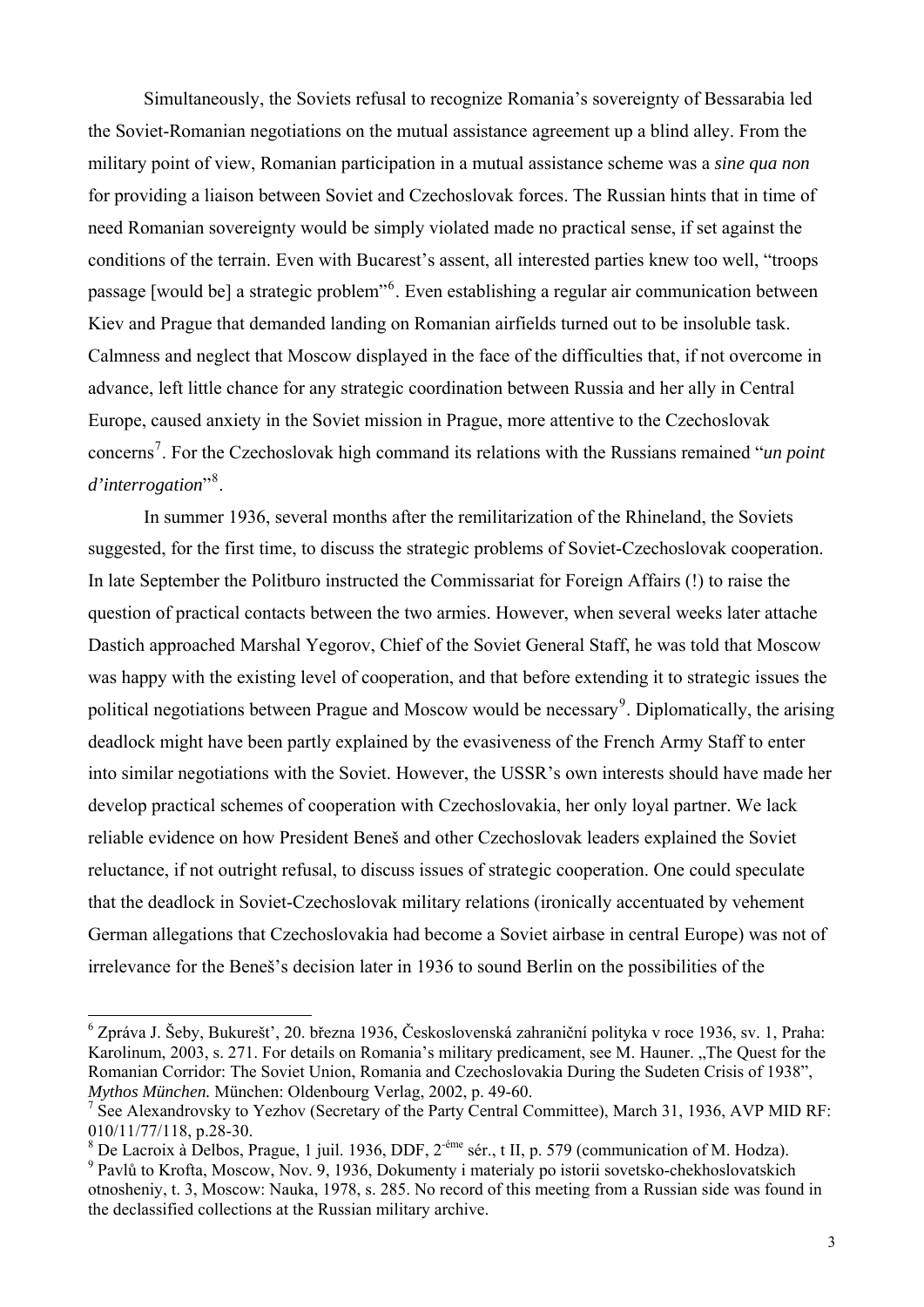compromise settlement. In any case, if the British could maintain in cold blood that the "Soviet policy [was] to run with the hare and to hunt with the hounds"<sup>[10](#page-3-0)</sup>, for the Czechs deciphering the sources of this duplicity was a key element in their policy-making.

To accomplish this task, the Hrad had several means, of which meaningful information provided by authoritative Soviet figures, Stalin and Litvinov, might have been of primary importance. The inspirer of the Soviet collective security policy, Litvinov often played the card of the inner resistance to his efforts. There is little doubt that opposition in the Kremlin quarters to Litvinov's line was genuine<sup>[11](#page-3-1)</sup>. Nor is the reason to suggest that Litvinov deliberately overstated the fragility of the anti-German political base and delicacy of his personal position in Moscow, though sometimes he went very far in using this argument to his ends. When debating with E. Beneš and R.Massigli of the French Foreign Ministry the precise conditions for the USSR top join the League of Nations in August 1934, Litvinov explained his uncompromising attitude in the blunt terms: "*Vous ne rendez pas compte que je ne rentre pas en Russie avec un succès incontestable, je serai mis au mur*<sup>"[12](#page-3-2)</sup>. The Czechoslovak leaders were too agreeable partners to be the main objects of Litvinov's "tactic of sincerity", but they were privy to his warning through various channels.

While *Narkom* Litvinov limited himself to general references to "isolationists", and was cautious in specifying the opposition to the USSR's alignment with the democratic nations, among European experts it was widely understood "to be a party at Moscow which would be prepared to bring about a détente in Soviet-German relations for the sake of a free hand elsewhere" and that the base for that "party" is the Russian military leaders<sup>[13](#page-3-3)</sup>. To close the ring, Litvinov forewarned his foreign partners that the Reichwehr were "always ready to make a bargain with the Soviet Union". Still he clung to the statement that the Soviet Government "did not allow their military… to interfere with foreign affairs".<sup>[14](#page-3-4)</sup> What if it would be no longer able to exercise this control?

Stalin, at least on one notable occasion, was even more explicit. In March 1935, Anthony Eden, Lord Privy Seal with the responsibility for the League of Nations affairs, was the first Western minister to visit the Kremlin during his trip to Central-Eastern Europe. Upon talks at the Commissariat for Foreign Affairs, Eden was received by Stalin who surprised his guest not so much as by displaying sympathy for German arguments as by clear reference to the possible political

<span id="page-3-0"></span><sup>&</sup>lt;sup>10</sup> Chilston to Simon, Moscow, Nov. 28, 1934, Documents on British Foreign Policy (DBFP).  $2<sup>nd</sup>$  ser., vol. XII, p. 266.

<span id="page-3-1"></span><sup>&</sup>lt;sup>11</sup> See S. Dullin. Les hommes d'influences. Les ambassadeurs de Staline en Europe 1930-1939. Paris: Payot, 2001, esp. p. 172-177.

<span id="page-3-2"></span><sup>&</sup>lt;sup>12</sup> De Lacroix à Delbos, Prague, 3 juil. 1937, DDF,  $2^{\text{6me}}$  sér, t. VI, p. 297.

<span id="page-3-3"></span><sup>&</sup>lt;sup>13</sup> Memorandum by Vansittart, FO, Febr. 21, 1935, DBFP.  $2^{nd}$  ser., vol. XII, p. 560. This paper (which represented an agreed statement of the views of Northern, Central and Far Eastern Departments) mentioned Voroshilov, a titular chief of the Red Army, as the "believed" leader of pro-German party.

<span id="page-3-4"></span><sup>&</sup>lt;sup>14</sup> Chilston to Simon, Moscow, March 30, 1935 (Record of Anglo-Soviet Conversations, March 28-29, 1935), DBFP, 2nd ser., vol. XII, p. 779, 790.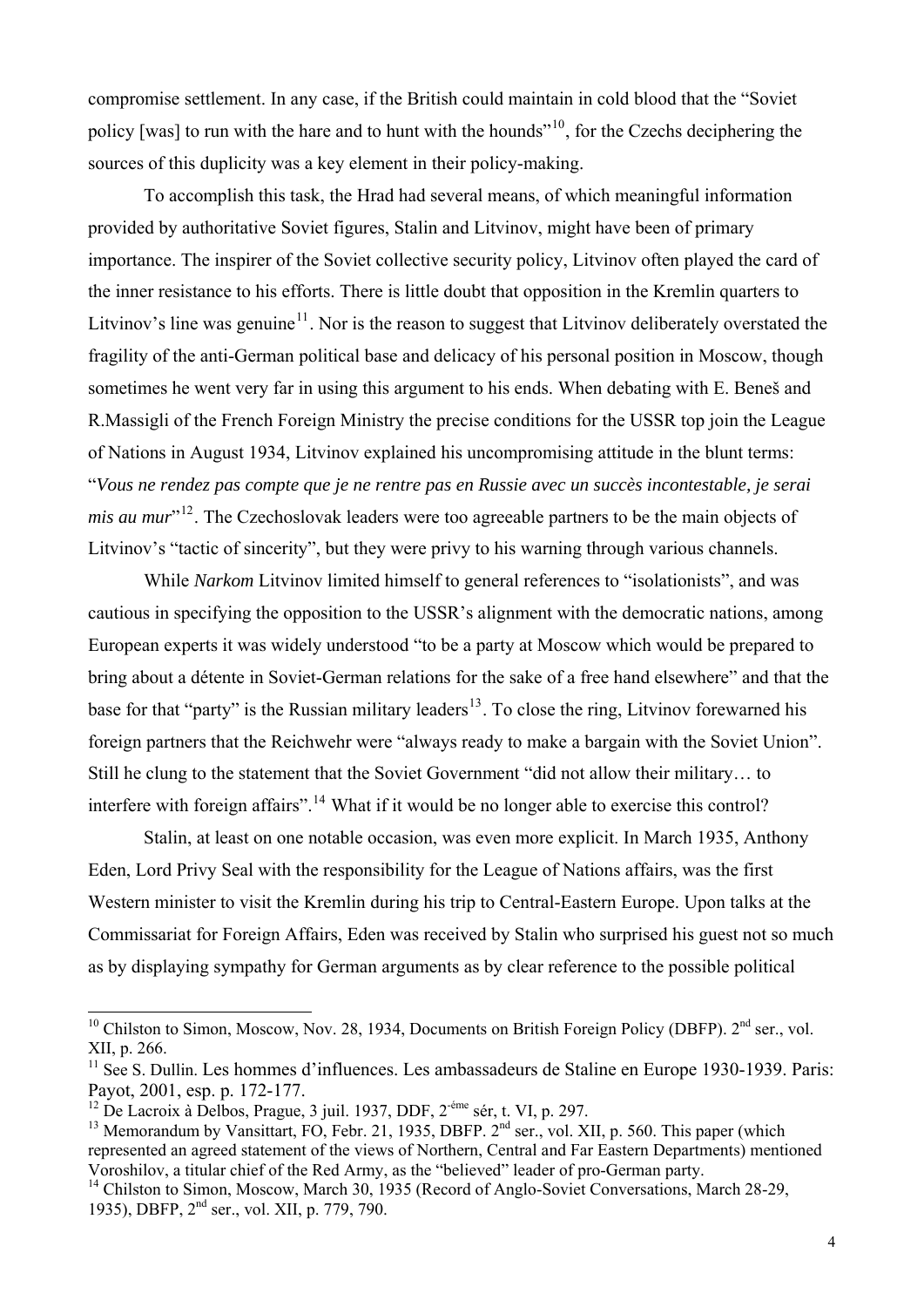implications of the Soviet-German contact. "Strange people in Berlin" offered the USSR credits, went "Stalin's signal", and then spread rumors that Tukhachevskii, Vice-Commissar of War had had a secret meeting with Goering and "had pressed upon the latter some anti-French scheme"<sup>[15](#page-4-0)</sup>. Indeed, "this was a strange report", the more so since at this very moment "Pravda" published a violently anti-German article, signed by Tuchachevskii (and co-authored by Stalin)<sup>[16](#page-4-1)</sup>. The only plausible motive for Stalin's unbidden *dementi* of non-existent rumors might be his desire to deliver Tukhachevskii as the major figure to the international game "Who is the best Soviet friend of Germany". Very impressed, Eden undoubtedly mentioned this episode in his conversations with President Beneš as he arrived to Prague several days later<sup>[17](#page-4-2)</sup>.

Of additional importance was the intelligence information flow that went from (or through) Prague to Moscow. While the cooperation between Czechoslovak and Soviet military intelligence seem to have been limited to the sphere of German operational plans, army and paramilitary formations (with a particular stress upon new military equipment)<sup>[18](#page-4-3)</sup>, there is no reason to believe that other activities, notably by the *INO GUGB NKVD*, the Soviet political intelligence abroad, did not found an echo in Prague or other Soviet interests were not pursued in contacts with the Czechs. In Fall 1935, three extensive reports on the international situation and the Red Army were sent from Prague by Soviet diplomatic pouch.

The most important of these reports, prepared by "a well-known Russian politician who played a big role under the Czar and Provisinal governments" listed two kinds of opposition to the Stalin line. First, while the right opposition was no longer able to influence events in Russia, the real danger for the regime now came from the variegated groups "on the left". The aims of these opposition groups greatly differed, but, devoted to the idea of world revolution, they are united in their hatred to the Stalin's patriotic policy of reconciliation with the Russian people and their acceptance of conspiratorial and terrorist methods. The second tendency was represented by Russian conspirators who preserved deeply hidden contacts with the Reichswehr. "Using them, the German high command is able to push the known buttons, and there will be an explosion in the Kremlin that will totally displace the existing regime and open the way to those political and military elements, with whom the [anti-Soviet] coalition, Germany in particular, will easily come to

<span id="page-4-0"></span><sup>&</sup>lt;sup>15</sup> Zapis' besedy Stalina i Molotova s Eden'om, March 29, 1935, Dokumenty vneshney politiki SSSR, t. 18, s. 246; Chilston to Simon, Moscow, March 30, 1935, DBFP, 2<sup>nd</sup> ser., vol. XII, p. 768.

<span id="page-4-1"></span><sup>16</sup> Lord Avon. *The Eden Memoirs: Facing the Dictators*. L., 1962, p. 156.

<span id="page-4-2"></span> $17$  The fact that this incident is missing in the Czechoslovak records of Beneš-Eden meeting that were provided to the Soviet mission in Prague, of course, proves nothing.

<span id="page-4-3"></span><sup>18</sup> A summary of new Russian publications on this subject see V.M. Lur'ie and V. Ia Kochik. *GRU: dela i liudi*. St.Petersburg: Neva – Olma, 2003, s. 63-64.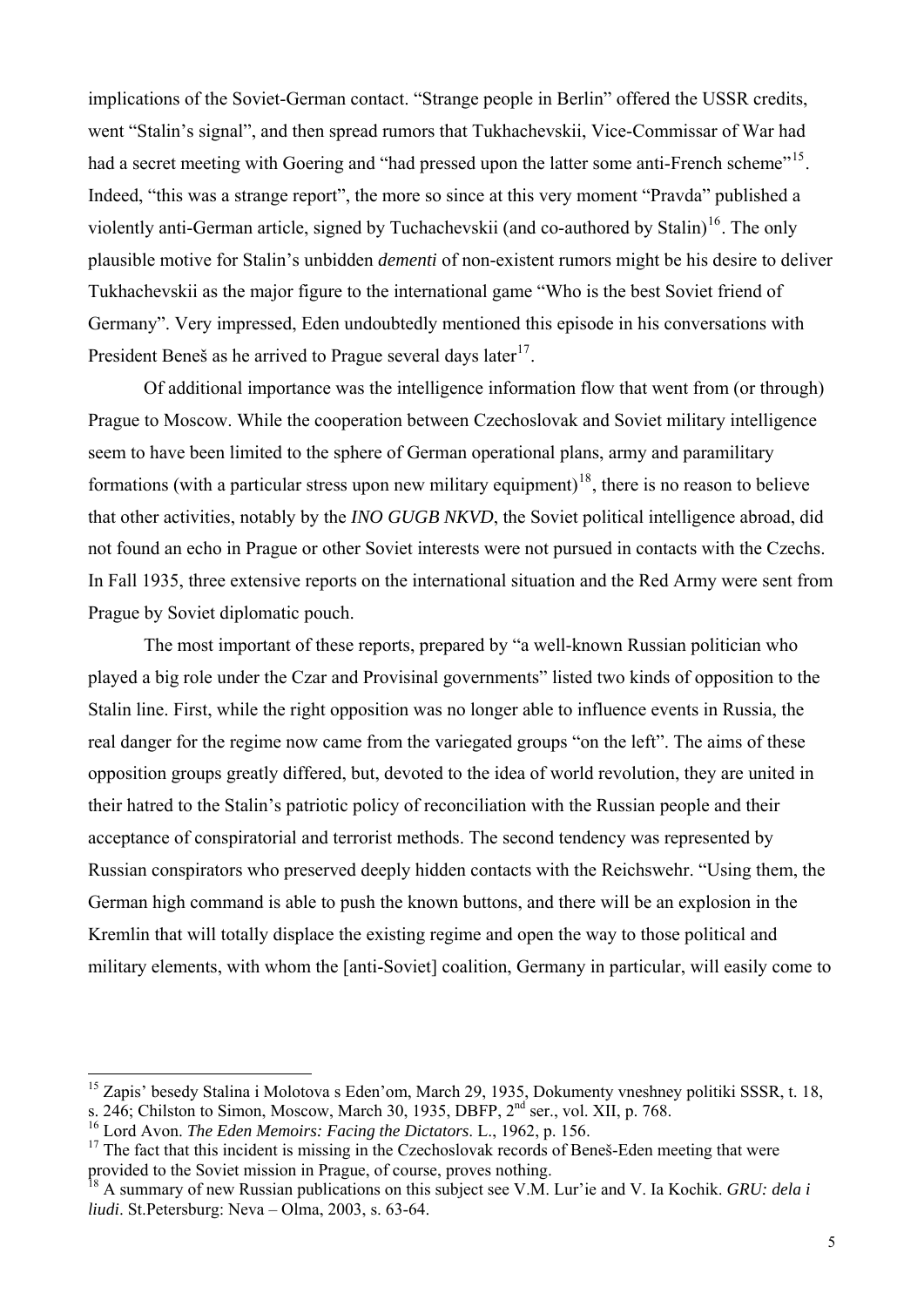agreement"<sup>[19](#page-5-0)</sup>. Although the provenance of this report remains unclear, the very fact that this "*agenturnyi material*" was placed among routine papers of the *NKID*'s Second Western Department strongly suggests that it was provided by Czechoslovak, not Soviet, intelligence and then transmitted to the Russians through an intermediary at the Czechoslovak Foreign Ministry (possibly, Jaroslav Papoušek)<sup>[20](#page-5-1)</sup>. We can also assume that this significant study were reported to came to President Beneš' and he personally authorized its communication to the Soviet mission<sup>[21](#page-5-2)</sup>.

The third immediate source of the Czech apprehensions over the solidity of the Soviet regime and directions of its foreign policy were rumors dissipated by the German agencies, keen on winning Western sympathies for Hitler and sowing doubts in the future Soviet course<sup>[22](#page-5-3)</sup>. At the beginning of 1937 all three trends of information suggesting to the Hrad a pro-German conspiracy in the Soviet army came close to merging: at the Moscow show trial in January 1937 Tukhachevskii's name was mentioned in the context that suggested Vice-Commissar's possible complicity<sup>[23](#page-5-4)</sup>; Czechoslovak government received reports on Berlin's secret dealing with Moscow; new wave of rumours on the imminent German-Soviet *rapprochement* reached its high point in April 1937. At a meeting with Alexandrovskii, the Soviet minister in Prague, President sounded him on the issue<sup>[24](#page-5-5)</sup> (after that Moscow instructed Alexandrovski to assure K. Krofta that these rumors were unfounded and there would be no changes in the Russian foreign policy<sup>[25](#page-5-6)</sup>). Two weeks later a large-scale military purge had begun in the USSR, rendering plans for the tripartite Soviet-Czech-French talks no longer feasible.

<span id="page-5-0"></span><sup>19</sup> DAL'NEREK. Tsentr B. *Koalitsia protiv SSSR*, AVP MID RF: 0138/12/26a/26. P. 1, 5-6 (a copy of this report is also kept in the re-classified files of the RGVA). In the description of the second scenario the author referred to views of the "Polish political and military circles".

<span id="page-5-1"></span> $20$  This hypothesis is supported by the note of the Head of Soviet military intelligence Semion Uritskii concerning an analytical survey "La puissance militaire de l'URSS" received from the Soviet diplomatic mission in Prague by the same pouch: "This material was passed by the French to the Czechs (according to the Czechs), and the latter passed it to us" (Uritskii to Voroshilov, Dec. 12, 1935, RGVA: 33987/3/740, p. 116 (copy at the Library of Congress, Manuscript Division, Volkogonov collection/21/172)).

<span id="page-5-2"></span><sup>&</sup>lt;sup>21</sup> This (and possibly others) pre-1937 incident might have justified in Beneš's mind his later claim that he had passed documents on the Tukhachevsky conspiracy to Moscow (and thus indirectly led to numerous stories, starting with W. S. Churshill's memoirs, on Beneš's role in the fall of Tukhachevsky).

<span id="page-5-3"></span><sup>&</sup>lt;sup>22</sup> On the Karl Wittig's alleged role in misinforming Beneš, see "Spravka o proverke obvineniy" (1964), *Voenno-istoricheskiy arkhiv*, 2, 1997, s. 16-19.

<span id="page-5-4"></span> $^{23}$  As early as February 11 Bohdan Pavlů telegraphed from Moscow unconfirmed rumors that Tukhachevsky had been arrested (I. Lukes. *Czechoslovakia Between Stalin and Hitler*: *The Diplomacy of Edvard Beneš in the 1930s*. N.Y., Oxford: UP, 1996. P. 108).

<span id="page-5-5"></span><sup>&</sup>lt;sup>24</sup> See Zapis' besedy Alexandrovskogo z Benešem on July 3<sup>rd</sup>, 1937 (Prague, July 4, 1937). To my knowledge, only selected parts of Alexandrovskii's reports of July 4 and Dec. 24, 1937 have been published in Czech (M. Polišenská and R. Kvaček "Beneš a případ Tukhačevskij", *Mezinàrodn*í *politika*, 8, 1991, s. 28- 29, from the copies passed by Russian Foreign Ministry to Archives of Czechoslovak Foreign Ministry at the end of 1980s,) and in Russian (*Vestnik MIDa*, 1989, No. 8; *Voenno-istoricheskiy arkhiv*, 2, 1997; *Krasnaya zvezda*, 30. 11. 2002 (with a reference to the Presidential Archive)). Copies of these reports made for Voroshilov are preserved in the RGVA, photocopies taken from this source are available at the Library of Congress Manuscript Division (the Volkogonov collection, cont. 14, file 182).

<span id="page-5-6"></span><sup>&</sup>lt;sup>25</sup> See Monicault à Delbos, Prague, s.d. [after 21] avril 1937, DDF,  $2^{-\text{eme}}$  sér, t. VI, p. 599.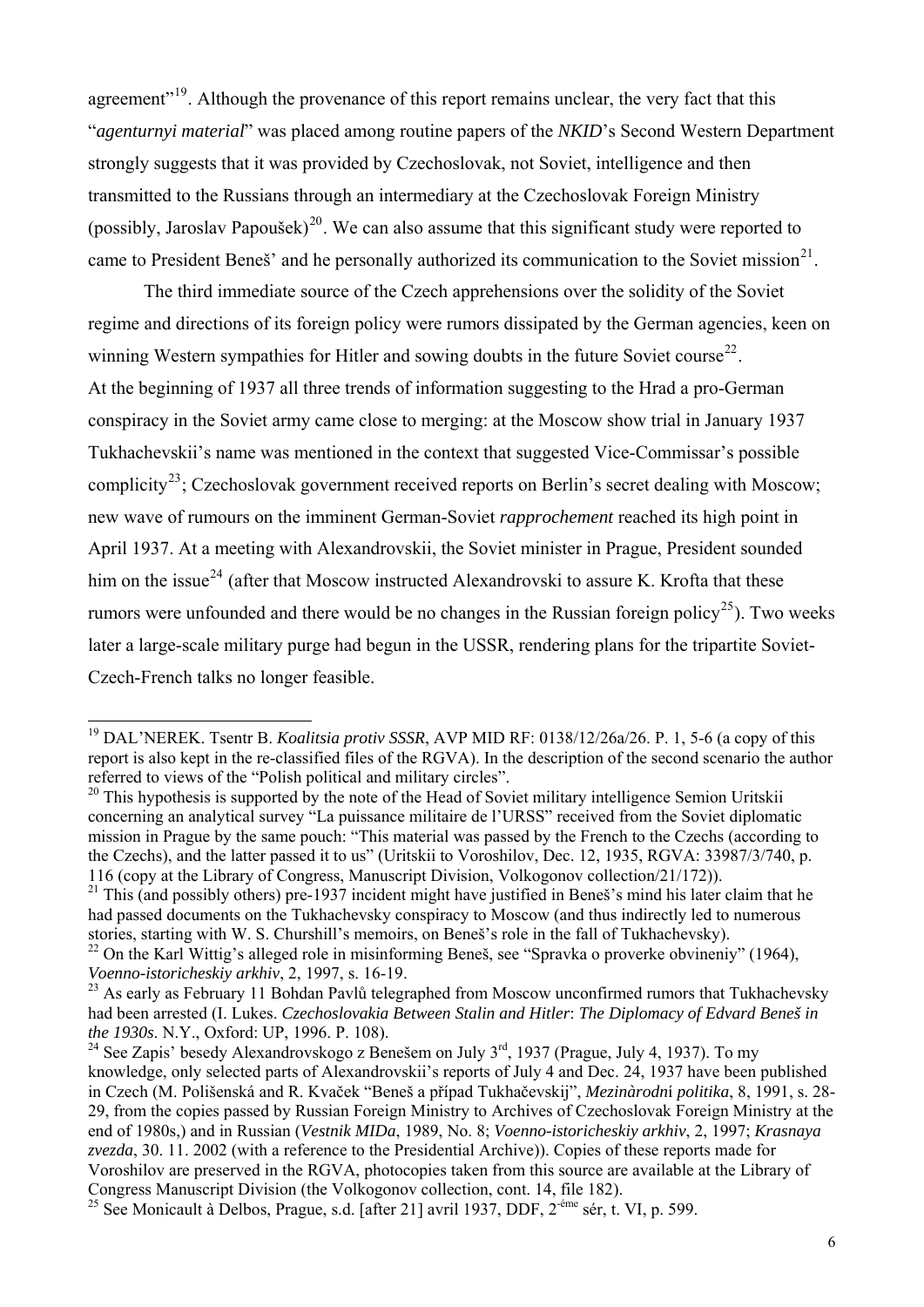The general reaction of the diplomatic corps and political quarters in Europe to the spectacular revelation that military-fascist conspiracy in the Red Army had been disclosed and its leaders, including Tukhachevskii and three military district commanders, were found quilty of high treason, was that of utter disbelief. Interpretations differed, but Prague stood alone among capitals of Europe in openly expressing her satisfaction over the positive outcome of the conflict in Moscow.

On June 21, 1937, nine days after the news on the military-fascist conspiracy in the Red Army had been broken, Foreign Minister Kamil Krofta informed the British minister in Prague that "he had some confirmation the accusations against the executed Russian military leaders might be justified". He referred to a German intermediary who had mentioned in January that they in Germany had been expected "the establishment of a more Nationalist Government with whom Germany could get on better terms". On the same day, Prime Minister Milan Hodża added to Newton that the rivalry between Voroshilov and his deputy Tukhachevski "who wished to make the army independent of the party control" might plausibly explain the crisis in the Red Army<sup>[26](#page-6-0)</sup>. Most probably, the matter was discussed with President Beneš in the middle of June and a common Czechoslovak attitude to the Tukhachevskii affair was adopted.

This may explain the close similarities between these communications and statements the President made to Alexandrovski on July 3, 1937.Alexandrovskii's record, tinged with haughtiness in regard to the statesman whom Alexandrovskii at one moment defined as "*vseevropejskiij meschanin*", gives an impression of Beneš's willingness to accommodate himself to the changed situation, the willingness bordering on enthusiastic compliance with the last Moscow wishes. Beneš indeed was relieved and advanced his own reasons why Tukhachevskii and other conspirators had to be destroyed. The matter looks different, if Alexandrovskii's record when confronted with the Beneš pronouncements to the French envoy at their "*réunion intime*" two days earlier<sup>[27](#page-6-1)</sup>,.

The diplomatic narratives by de Lacroix and Alexandrovskii coincide in the main points. In no way was Beneš surprized by the last events in Russia, these were "*en quelque sorte normaux*" and he expected them to happen for a long time ("*davno ikh ozhidal*"). The basic tension of the Soviet policy over the last years was caused by the competing ways to secure the national interests of the USSR. First method, considered logical and even honorable was to save Russia from the coming war through cooperation with European dictatorships, particularly Germany, offering her a free hand in the West. Since unleashing a new imperialist war offered a chance for the world revolution, this option could not but look quite legitimate for a military party in Moscow both from national and revolutionary viewpoint. Another approach was represented by the Stalinist regime

l

<span id="page-6-0"></span> $^{26}$  Newton's telegram, June 21, 1937, Public Record Office: FO/371/21104/N3287.

<span id="page-6-1"></span><sup>27</sup> De Lacroix à Delbos, Prague, 3 juil. 1937, p.296-297.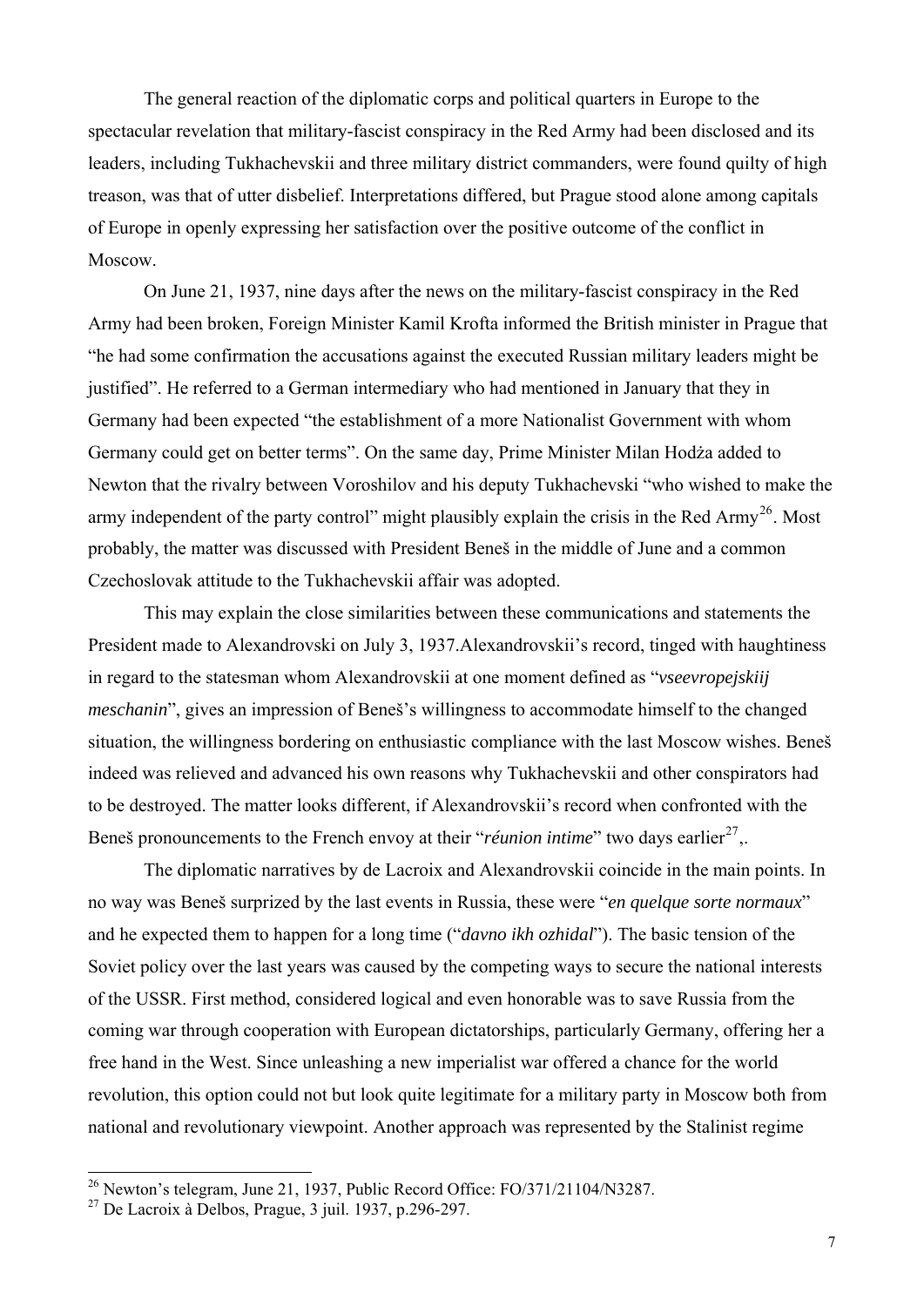that had put its stakes upon cooperation with democratic nations and the League of Nations as the best means to prevent the new war. These foreign policy orientations also represented a tendency for the independence of the army, fraught with Bonapartist excesses, and a "Stalinized democracy" which provided for peaceful development at home. The clash between two tendencies was imminent and delivering a mortal blow to the opposition to Stalin was justified. Shot generals were neither spies nor foreign agents as claimed by the Soviet propaganda, they, however, were conspirators who envisaged overthrowing the existing regime. Sound moral judgement of these events had to be based upon the fact that Russia (or at least Moscow) "continued to live in the era of revolution", and in revolutionary periods repression represents a normal method of dealing with opponents.

Beneš's conceptualization of the Tukhachevskii affairs may be considered partly consistent with the diverse body of evidence available to him at that time. However, one should have rather low opinion of Beneš's intellectual abilities and qualities of statesmanship to assume that the communication received from Wittig via Hoffmann, Trautmansdorf via Mastny and Thyssen via Preiss in the beginning of 1937, or even Beneš's attentive awareness of rumors on the possibility of imminent reversal of Soviet policy were sufficient to make him so joyfully receive the bloody news from Moscow. On the other hand, although information from these and other sources might have fortified Beneš in his analytical findings, as we know now, it did not lead to any serious moves on his part in the first half of 1937, not to speak of communicating the "plot" reports to Stalin<sup>[28](#page-7-0)</sup>.

As suggested above, Beneš's apprehensions were based upon first-hand knowledge and independent analysis of the Soviet behavior and politics (that represented much wider subject than merely a rupture of Czech-German contacts at the turn of 1937, though rationalization of this incident also played its role). Of primary importance in this respect was ambiguity of Russian policy *vis-à-vis* Czechoslovakia upon the conclusion of the mutual assistance pact. In no other sphere this "double-dealing" (if one borrows a term from Soviet vocabulary of 1937) was so evident as in Soviet-Czechoslovak political-military relations. During 1935-1936 the Soviets sent contradictory signals to their Czechoslovak counterparts. On the one hand, Stalin's close associates, Voroshilov and Litvinov, made the bold assurances that the Red Army would be ready to render its ally the decisive support, even if that meant marching through Poland or Romania. In practice, the responsible Soviet agencies, primarily military, played down those promises and were growingly unapproachable. Given the agreeable mood in which the Czechoslovaks offered closer cooperation, the two-year experience was probably conceived in Prague as stemming from the inner struggle in

<span id="page-7-0"></span><sup>&</sup>lt;sup>28</sup> Of some, though marginal, interest is the fact that Pavel Sudoplatov from the *INO GUGB NKVD* definitely denied that the President of Czechoslovakia played any role in the fall of Tukhachevsky, despite his tendency to implicate Western political and public figures, including Beneš (P. Sudoplatov. *Spetsoperatsii: Lubianka i Kreml' 1930-1950*. Moscow.: Olma-press, 1997, p. 137-140).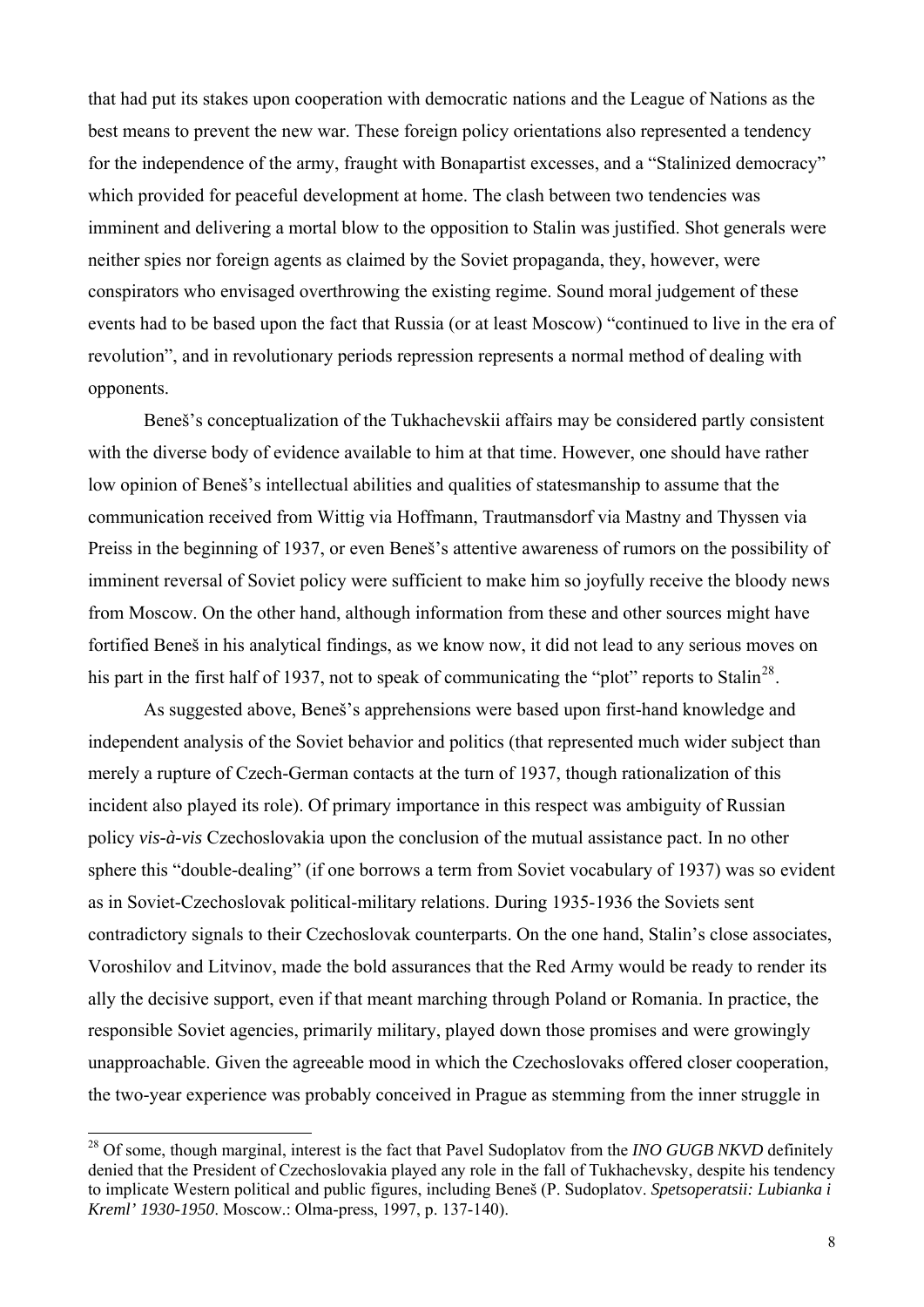Moscow, if not from the virtual sabotage by anti-Stalin and pro-German military plotters. The uncertainty in Soviet attitude regarding talks on strategic coordination between the Staffs in the second half of 1936 might well be explained by the Czechoslovak leaders as arising from the political circumstances of the Moscow trial of August 1936 and first arrests of military commanders.

Whatever diplomatic explanations, with a particular reference to the French evasiveness, could be, the USSR's own interests demanded either active strategic cooperation with the Czechs or coming to terms with Germany. Beneš was ready to consider "natural" for the Soviets to take any of these two options, but the lasting inconsistency of Soviet behavior left him only one step from accepting Stalin's suggestions that a real political conflict had been developing in high quarters. After all, by pinning the guilt of indecision upon top-level "enemies of the people", the Kremlin leaders tacitly admitted it had been existing over the last years.

The major inner weakness of Beneš's conceptualization of the Tukhachevskii affair seems to be a notion of the USSR simultaneously going through a revolution and remaining under Stalin's firm control. To recognize that the Soviet terror of late 30-s was a "controllable revolution" (the phenomenon most known from the Chinese experience in 1966-1969) implied admitting Stalin had been and was the real master of the situation. Therefore, the main threat of Soviet foreign policy reorientation toward "isolationism" remained. This, further, implied the military conspirators were not so central for the outcome of the Russian (and European) drama as Beneš's observations to Alexandrovskii in early July 1937 might have suggested.

The development of Beneš' views can be traced with the help of another, under-appreciated source -- the influential treatment of the "Tukhachevski affair" that appeared in the *Foreign Affairs* in October 1937. In an interview with George F. Kennan, who had returned from the Moscow Embassy to serve at the Division of European Affairs, a leading American Sovietologist, Professor Bruce Hopper of the Harvard University revealed that the origins of this study, published over the pseudonym of "Balticus". A good deal of the *Foreign Affairs* article was written by Bruce Hopper himself; "with respect to the shootings of the Red Army generals" his information came from Russian circles in Paris and "from circles close to the Czechoslovak Government".

According to Hopper, "the concluding paragraphs of the article had been written entirely by Benes<sup> $29$ </sup>. Although expressing his views through press articles was not unusual for the President<sup>[30](#page-8-1)</sup>,

<span id="page-8-1"></span><span id="page-8-0"></span> $^{29}$  Memorandum by Kennan, Jan. 8, 1938, National Archives and Record Administration: SD/861.00/11747. Given George Kennan's reputation as a staunch opponent of the "pro-Soviet" Ambassador Davies, it is worth mentioning that he largely agreed with the interpretation advanced by Beneš and his colleagues. "It is evident, Kennan concluded, that higher Red Army circles and a number of Communist intellectuals like Radek did not approve the anti-German policies of Litvinov, and it seems to be fairly well established that they did attempt… to make thier views known to the German Army circles and to retain a certain measure of sympathy and support in Germany for the event they might some day come into power in Russia".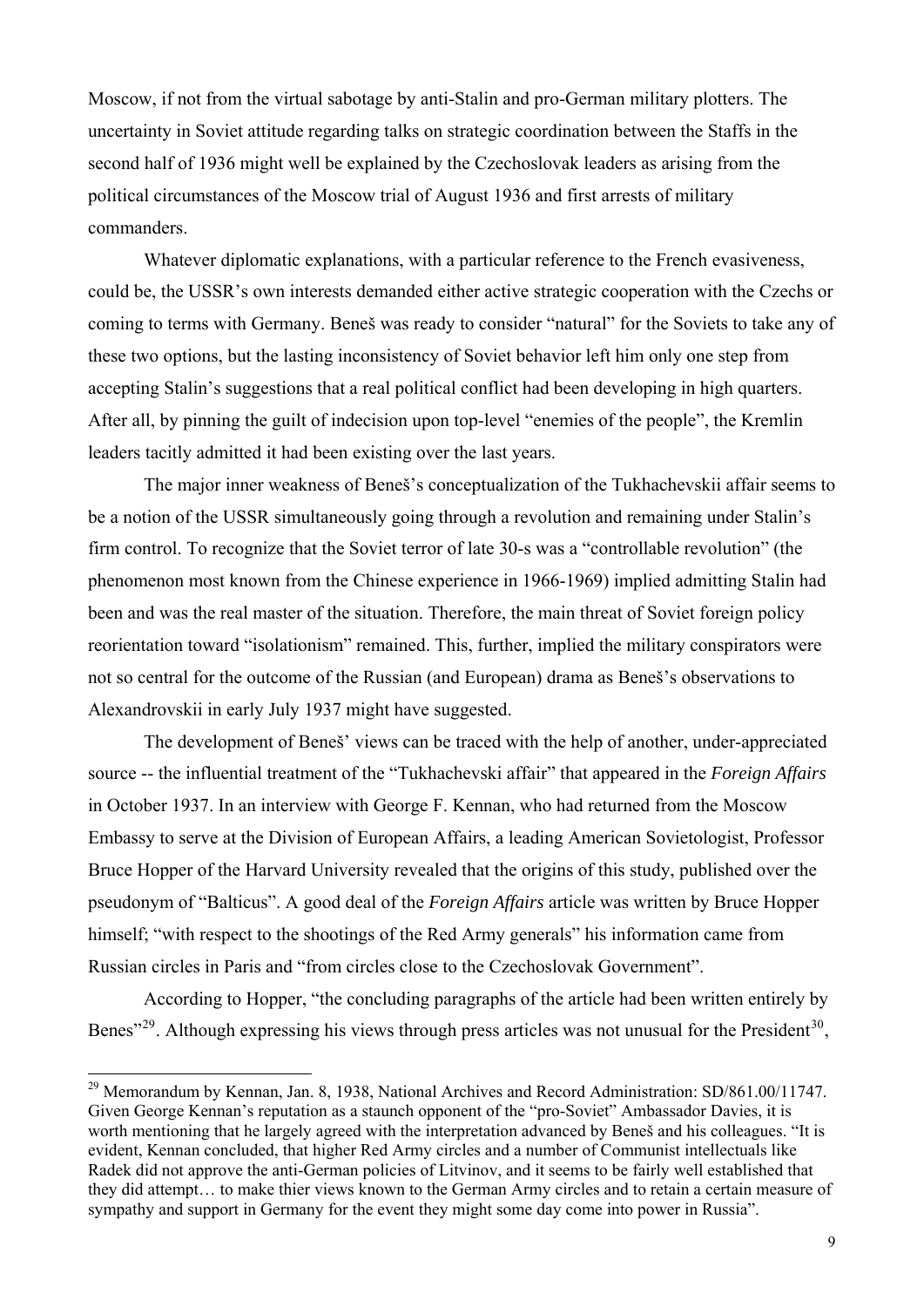cooperation with an influential American traveler demonstrates the significance Benes attributed to changing the dominant Western perception of the Soviet politics. The analysis of the "Balticus" article indicates that Benes himself penned two following paragraphs $^{31}$  $^{31}$  $^{31}$ :

Up to the moment of Hitler's advent in Germany there was room in Soviet Russia for some differences of opinion as to the most advantageous foreign policy to follow. But after the Nazis took power it became plain that democratic and Fascist governments were not equally dangerous to Soviet Russia. Those who had urged that the German Communists be instructed to make trouble for the German Republic by helping the Nazis, on the theory that in the ensuing chaos the Communists would seize power in Germany, had been proven wrong. To urge that kind of adventurous foreign policy no longer represented a tolerable divergence of opinion. *Peace had to be saved for the Soviet Russia*. Fascism had to be checked before it became a preponderant force in the world; Communism is to be developed at home, not fought abroad. Yet the group that can roughly be labeled as Trotskyite continued to hold some of their former ideas. *They favored making peace* with Germany, perhaps with Japan, as the most promising means of keeping Russia at peace. Germany and Japan would then be free to turn their attention to their other neighbors; and if wars were perchance to ensue, so much the better – Soviet Russia would remain aloof, and international Communism might profit in the ensuing social chaos. Against this view Stalin and Litvinov set themselves strongly. *They favored maintaining peace* for Russia by joining the collective system, by working with the democratic countries in the League of Nations. The sort of difference of opinion which in 1929 had led simply to the expulsion of Trotsky rather that to his execution, led in 1936 to the execution of those who still pursued some of his policies. Stalin brushed aside Lenin's warning not to fall into the Jacobin error of "mutual extermination". His dictatorship had come to the logical conclusion of all dictatorships: any difference of opinion is treason.

Outside these two ideological groups, or rather as an adjunct to one of them, was the military clique headed by Tukhachevsky. These officers were intent on creating a Red Army free from party control; they were partisans of the policy of making terms with Germany; *it seems that* went further and plotted with the Reichswehr; at all events – and it was enough – they were rivals of Stalin and would-be-inheritors of his power. Tukhachevsky thought that he could make himself the Bonaparte of the revolution. He met a dictatorial will more ruthless that his own.

<span id="page-9-0"></span>This concise assessment is interesting in many respects. It shows that by early Fall 1937 Beneš no longer considered the situation in Russia within "revolutionary" framework that hitherto provided the ground for moral excuse of the purges. Jacobinian language of the regime became for Beneš a "historic present", used to distort the accomplished fact that the Stalin dictatorship had finished the Russian revolution. "Tukhachevsky plot" clearly lost to Beneš its centrality, he even

 $30$  On Beneš's articles published anonymously in "Prager Presse" and "Národní politika" in the the second half of 1936, see I. Dejmek. "Korrespondence Kamila Krofty s Edvardem Benešem". Část II (1927-1938), *Sbornik archivních prací*, 1998, 48, č. 2, s. 198.